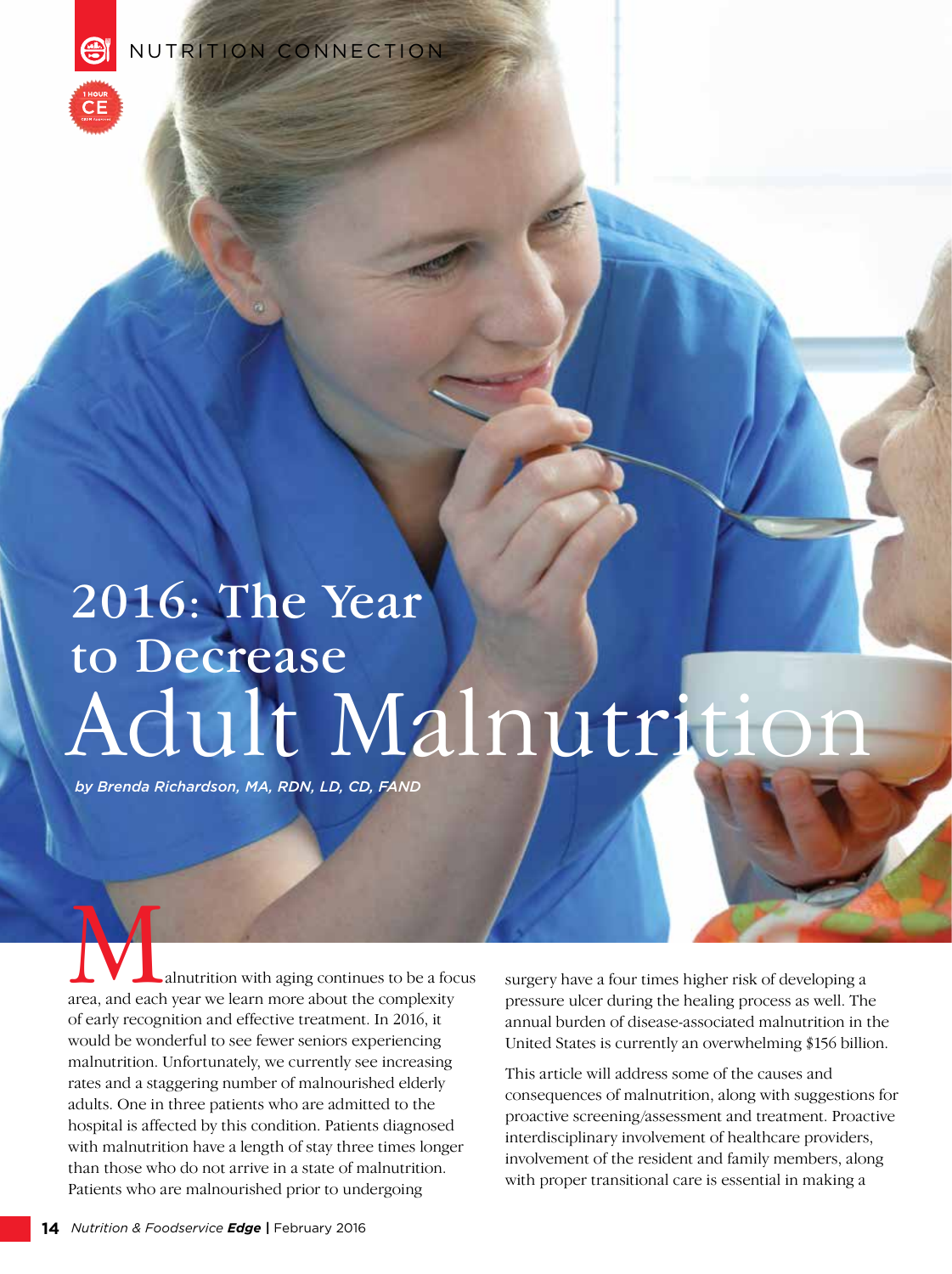FOCUS ON PROACTIVE S C R E E N I N G, ASSESSMENT AND TREATMENT FOR MALNUTRITION

positive difference in quality of life and care for our seniors.

#### MULTIPLE CAUSES OF MALNUTRITION WITH AGING

Malnutrition is diagnosed when certain changes in weight and functionality are present in an individual. There are a variety of causes of malnutrition, such as poor dentition, difficulty swallowing, decreased appetite, and lack of access to foods for adults on a lower income, which can result in reduced intake of food and nutrients. Over time, *Continued on page 16*

this leads to fat loss and, even more importantly, muscle loss due to poor nutrient intake of vitamins and minerals. All of these factors combined over a period of time can lead to malnutrition.

For a person experiencing malnutrition, the most common health problems include unintentional weight loss, fatigue, muscle weakness, loss of strength, poor memory, depression, anemia, and a weakened immune system. It is also possible for an individual experiencing weight gain to be malnourished from consuming a diet of low nutrient but high calorie foods, which leads to fat gain while muscle is being lost.

#### BRINGING ATTENTION TO THE ISSUE

#### Identifying Those At Risk: Validated Screening Tools

Older adults comprise an increasing percentage of the population who disproportionately experience functional decline and increased health services utilization. Identification of modifiable risk factors that may impede healthy aging processes and increase the use of health services is important to improve outcomes.

A study of aging conducted at the University of Alabama looked at admissions and mortality in community-dwelling adults and included more than eight years of follow-up.

The study pointed to one such modifiable factor nutritional risk. Many programs targeting older adults with nutritional needs already exist, including the federally funded Older Americans Act services such as homedelivered and congregate meals, state-level programs for nutritionally at-risk older adults, and Medicare policies that support nutrition counseling for diabetes and renal disease. It was noted that the efficiency of these programs and their ability to curtail nutritional risk should be examined in future work.

Additionally, the study findings highlighted the potential value of routine nutritional screening of all older adults. The DETERMINE checklist or a similar tool may be used in community-based settings and in primary care clinical settings to inform physicians, nurses, dietitians, social workers, or other practitioners of patients' or clients' need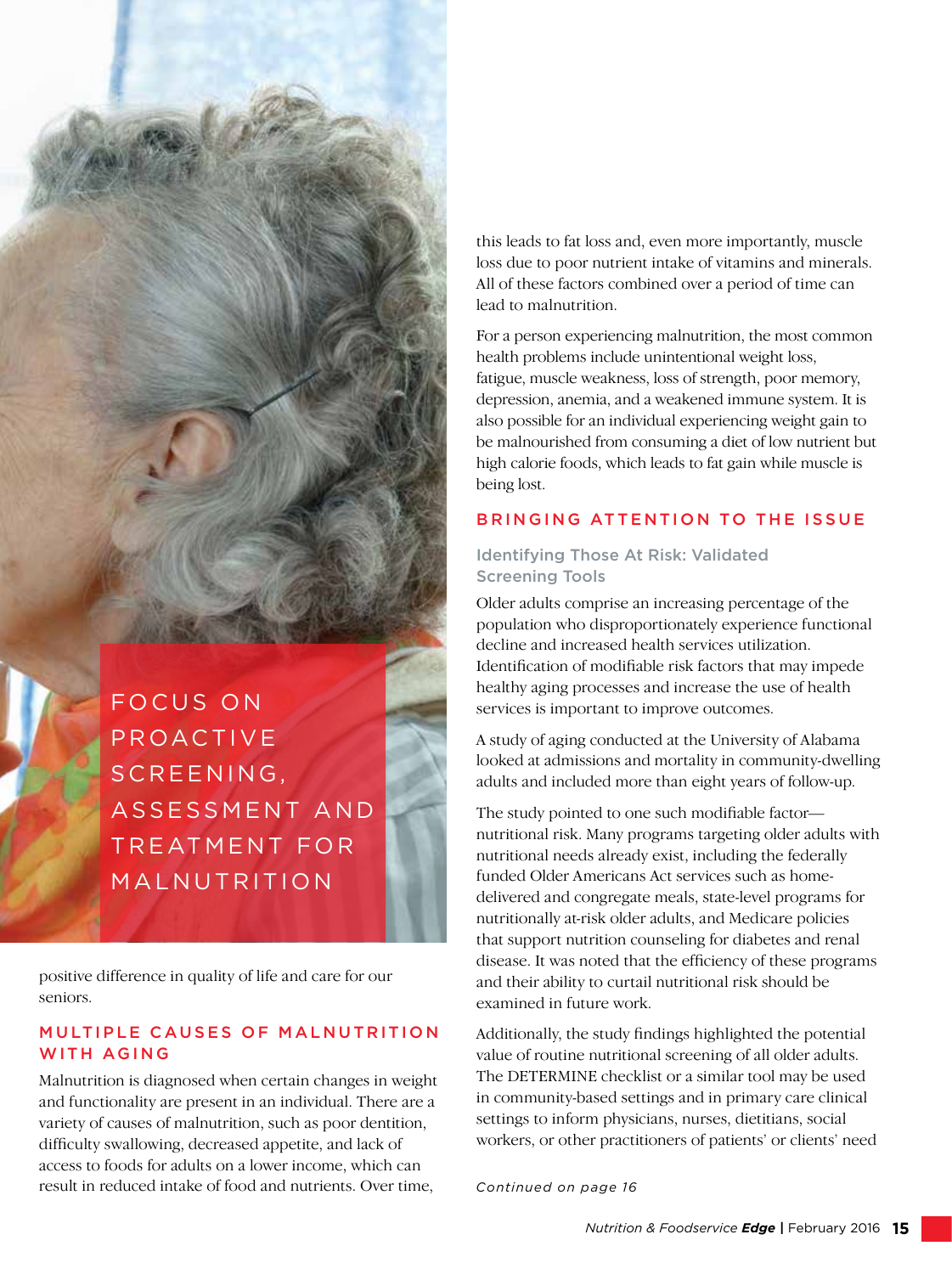for assistance with their nutritional health and related physical or social factors.

Increasingly, hospitals and nursing facilities are now screening newly-admitted patients and residents for malnutrition or for being at high risk of malnutrition. These screenings generally include several key questions. These include inquiring about recent weight loss—with an indication of how much weight they have lost in what span of time—as well as changes in appetite. If the patient answers positively to these questions, they may be at risk for malnutrition and will be referred to a Registered Dietitian to assess their weight status and whether or not malnutrition might be present. Some screening tools that have been validated can be seen in Table 1.

#### Diagnosing Malnutrition

Malnutrition or "undernutrition" in the aging population is often unrecognized and untreated, even in the hospital or nursing facility setting, despite being a prominent risk factor for increased rate of complications, longer

hospital stays, higher readmission rates, and increased mortality. This is primarily due to the historical lack of evidence-based criteria used to diagnosis malnutrition and the inconsistent approaches used to determine adult malnutrition

In 2009, the Academy of Nutrition and Dietetics and the American Society for Parenteral and Enteral Nutrition collaborated with the European Society for Clinical Nutrition and Metabolism to design an etiology-based approach to diagnose adult malnutrition. Additional work then continued to develop characteristics to improve the diagnosis of malnutrition.

In 2012, the article *Consensus statement of the Academy of Nutrition and Dietetics/American Society for Parenteral and Enteral Nutrition: characteristics recommended for the identification and documentation of adult malnutrition (undernutrition)* was simultaneously published in the May 2012 issues of the Journal of the Academy of Nutrition and Dietetics and the Journal of Parenteral and Enteral Nutrition.

| <b>TOOLS</b>                                                   | <b>SCREENING POPULATION</b>                                                                                                                                                             | WEBSITE                                                                                                                                                                   |
|----------------------------------------------------------------|-----------------------------------------------------------------------------------------------------------------------------------------------------------------------------------------|---------------------------------------------------------------------------------------------------------------------------------------------------------------------------|
| <b>MiniNutrition Assessment SF</b>                             | Identifies individuals aged 65 who are<br>malnourished or at risk for malnutrition                                                                                                      | http://www.mna-elderly.com                                                                                                                                                |
| <b>Malnutrition Universal</b><br><b>Screening Tool (MUST)</b>  | Identifies adults who are underweight and<br>at risk of malnutrition                                                                                                                    | http://www.bapen.org.uk/must_tool.<br>html                                                                                                                                |
| <b>Malnutrition Screening Tool</b><br>(MST)                    | Identifies patients in acute care who are at<br>risk of malnutrition                                                                                                                    | https://www2.health.vic.gov.au/<br>hospitals-and-health-services/<br>patient-care/older-people/nutrition-<br>swallowing/nutrition-and-hydration/<br>nutrition-identifying |
| <b>Short Nutritional Assessment</b><br>Questionnaire (SNAQ)    | • Identifies patients at risk for malnutrition<br>• SNAQ for patients in hospital<br>• SNAQRC for older adults in care home or<br>residential setting<br>• SNAQ65+ for 65+ in community | http://www.fightmalnutrition.eu/<br>fight-malnutrition/screening-tools/                                                                                                   |
| <b>Simplified Nutritional Appetite</b><br>Questionnaire (SNAQ) | Identifies risk for significant weight<br>loss within 6 months for older adults in<br>community and/or residential care settings                                                        | http://www.fightmalnutrition.eu/<br>fight-malnutrition/screening-tools/<br>snag-tools-in-english/                                                                         |

#### Table 1. Validated Nutrition Screening Tools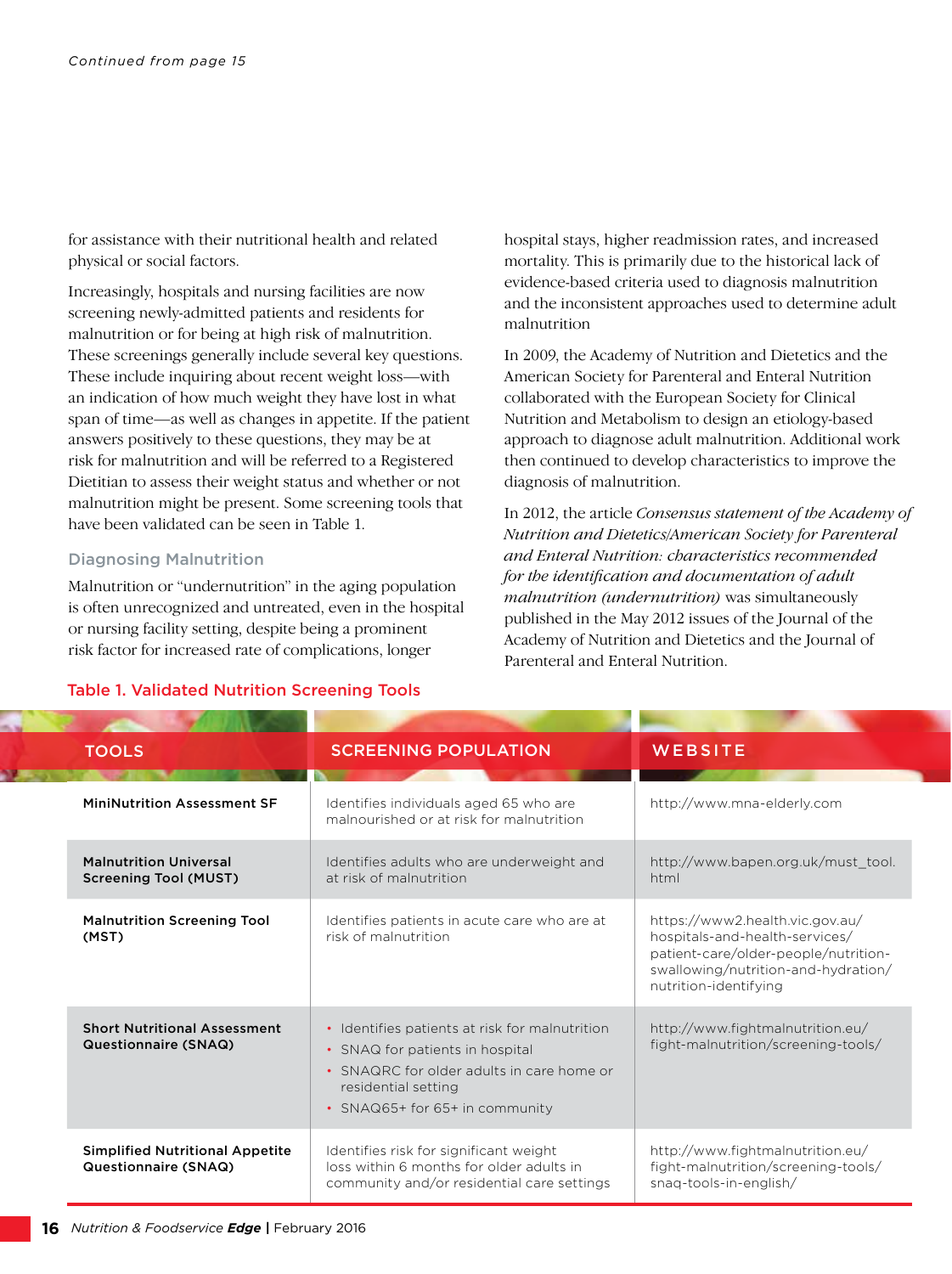The Academy of Nutrition and Dietetics (the Academy) and the American Society for Parenteral and Enteral Nutrition (A.S.P.E.N.) recommended that a standardized set of diagnostic characteristics be used to identify and document adult malnutrition in routine clinical practice. An etiologically-based diagnostic process that incorporated a current understanding of the role of the inflammatory response on malnutrition's incidence, progression, and also resolution was proposed. Universal use of a single set of diagnostic characteristics facilitates malnutrition's recognition, improves accuracy of the estimates of its prevalence and incidence, helps guide interventions, and influences expected outcomes.

Since there is no single parameter that is definitive for adult malnutrition, identification of two or more of the following six characteristics is recommended for diagnosis:

- Insufficient energy intake
- Weight loss
- Loss of muscle
- Loss of subcutaneous fat
- Localized or generalized fluid accumulation that may sometimes mask weight loss
- Diminished functional status as measured by hand grip strength

This standardized approach will help to more accurately predict quality of life and care, along with costs associated with prevention and treatment of malnutrition.

#### Focus on Malnutrition in 2016

So in 2016, let's make a difference in proactive screening, assessment, intervention, and follow-up related to malnutrition. This is possible through review and implementation of some integral systems and processes in both hospitals and nursing facilities, such as:

- Prompt nutritional screening through use of a validated nutritional screening tool along with a defined screening process.
- Timely referral to appropriate healthcare professionals for those having a diagnosis of malnutrition or being identified at high nutritional risk (i.e. Registered Dietitian for nutrition assessment and medical nutritional therapy, Nutritional At Risk Committee, Certified Dietary Manager for Food/Nutrition/Dining preferences and needs, and others as appropriate).
- Completion of a Comprehensive Nutritional Assessment for those with a diagnosis of malnutrition or identified at nutritional risk.
- Interventions developed based on patient/resident informed choices that are promptly implemented.
- Follow-up for effectiveness of interventions and any changes in conditions that might warrant a different approach.
- Review of current processes and systems to identify patients and residents with or at risk for malnutrition. Include all appropriate healthcare disciplines and agree to a facility-wide program.
	- >Identify the role of all healthcare professionals.
	- >Coordinate care transition and discharge planning with providers in the community related to nutritional status.

*Continued on page 18*



Looking for a quick and affordable way to earn CE? The following articles from the July/August 2015 issue of *Nutrition & Foodservice Edge* magazine are 20 percent off during the month of February:

Food Protection Connection—Who is Your Person in Charge? *(1 HR SAN CE)*

Culinary Connection—Healthcare Chefs: Bringing Basics Back *(1 HR GEN CE)*

In February, ANFP members can purchase these articles for \$8 each (regularly \$10 each).

Special members-only pricing is good through February 29, 2016.

Order at: www.ANFPonline.org/market